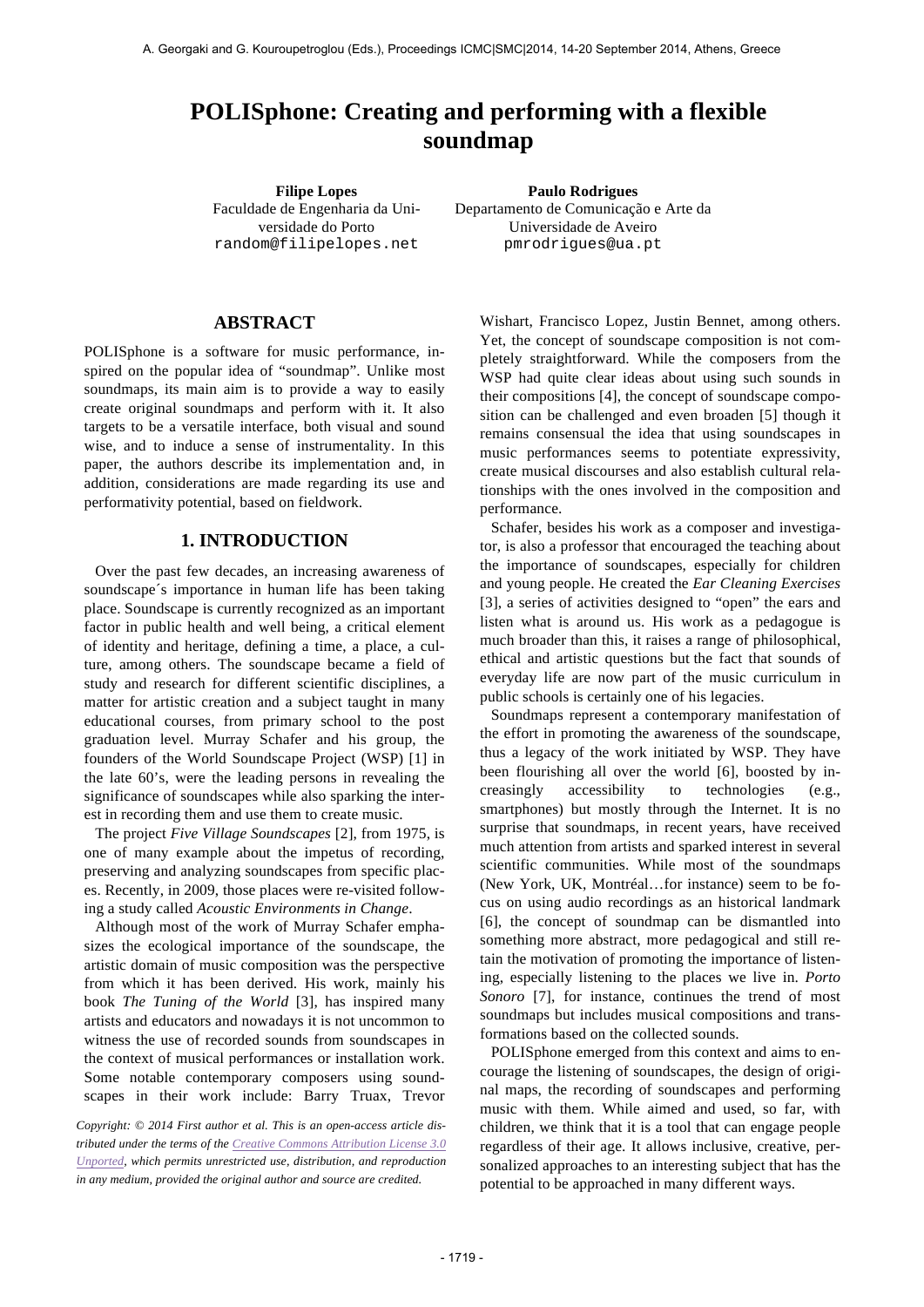## **2. POLISPHONE**

POLISphone is the actual version of an earlier idea, the PORTOPhone, a software originally developed within the scope of the project Digitópia [8], at Casa da Música, Oporto. Digitópia, a Platform for the Development of Communities in Creating Digital Music is an emblematic project of Casa da Música´s Education Service, aiming at: developing music and creativity amongst a range of ages and social conditions, and mostly amongst youth; fostering the development of free music software; promoting social inclusion, and lead to the emergence of multicultural communities of music makers/lovers; promoting free musical content [9]. A wide range of activities happens in a facility implemented in Casa da Música´s main entrance hall and a team of young musicians, educators and digital artists is encouraged to develop original software aiming at 1) create personalized solutions for workshops, concerts or other events 2) create software that is easy to use, musically expressive, free and open source 3) develop music software to be used in schools. Other software developed within this context includes Narrativas Sonoras and Políssonos [10, 11].

Within the scope of Digitópia, a workshop entitled "Compor com Sons do Quotidano" (Composing with Daily Sounds) was created [12] featuring the use of several softwares (e.g: Garage Band, custom made software in MaxMSP [13], Narrativas Sonoras). The knowledge and inspiration gathered from this experience encouraged the authors to create dedicated software in which daily sounds are at the centre of the process of composition and performing.

In 2010, Sonópolis, another emblematic project of the Education Service regular program of activities at Casa da Música, provided the challenge and opportunity for using the dedicated software that was under development in a real performing situation. PORTOphone was developed with the purpose of creating an interesting interface to perform music with sounds of the city of Oporto within the context of a concert that involved several other musical resources (described in section 3.1). PORTOphone was based on a fixed soundmap and graphical interface that is described in detail in section 2.1.1 and after the positive reaction about using it with children, in a very challenging performing and educational context, some ideas came to mind to develop the software further. Some of those ideas included the possibility to add new map images, the possibility to define its "soundspots" and include the option to save and load soundmaps. POLISphone was developed in order to materialize those ideas.

## **2.1 Overview**

POLISphone is entirely programmed in Processing [14] and is published under a Creative Commons License [15]. It is open source and available for free download, making it possible to reach virtually anyone.

POLISphone starts in a metaphorical night mode (see Figure 1). When the switch is clicked, POLISphone comes to life, opening the default map and sounds, ready to be played.



**Figure 1**. POLISphone opening image

POLISphone has three possible performance modes: Portophone mode, Image mode and Drawing mode.

In the Portophone mode, POLISphone will load a default map and default sounds (as used in Sonópolis, refered above), whereas the Drawing and Image mode allow the user to create customized interfaces. In the initial Portophone mode, the user can click on the *help* icon (see Figure 2) and read the help both in english and portuguese.



**Figure 2**. POLISphone icons

In any of the modes, sound is produced by moving the mouse in circles in the soundspots. Soundspots are the locations within the software that react to the mentioned mouse movement (e.g. colored areas in the Portophone mode). Upon that action, an animation of a vinyl record emerges affecting the volume of that sound. Each soundspot has its own sound and according to the size of the vinyl, the sound will play louder or softer.

Faster mouse movements make the vinyl become larger and the sound louder. If the mouse leaves a soundspot, the vinyl will slowly decrease its size until it disappears. The sound will, consequently, fade out. After a sound is started, clicking the mouse in a soundspot will, however, "freeze" the vinyl in its current size, thus the current sound volume. This means that the sound will continue to be played in loop even if the mouse leaves the soundspot.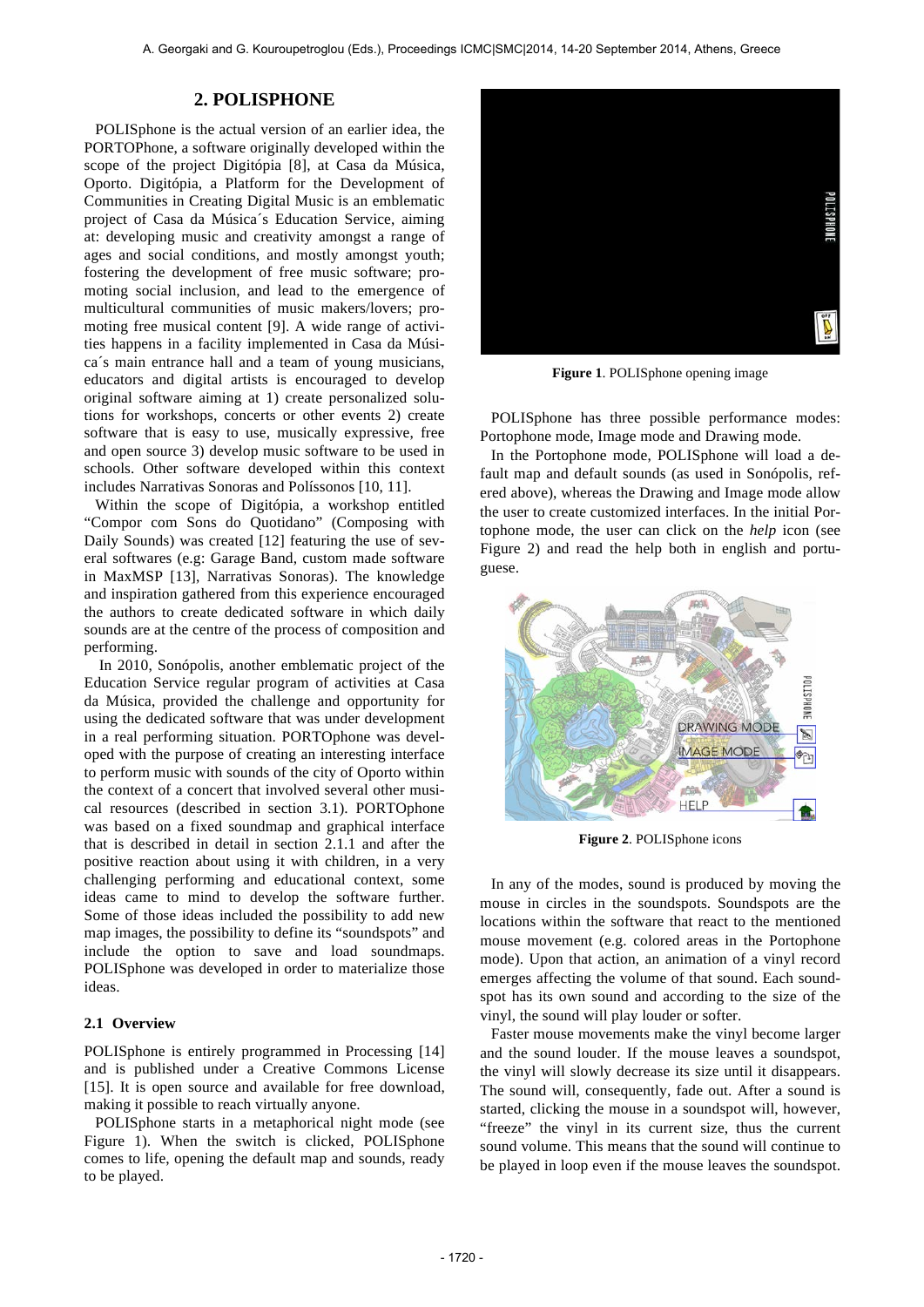To "unfreeze" the vinyl, the soundspot needs to be clicked again.

In practical terms these simple features enable to play individual sounds (always starting with a fade in and ending with a fade out) as well as mixing different sounds while controlling the volume of each sound. This means the possibility of creating complex, dynamic textures that can be manipulated and evolve in real time. This feature allows a range of expressive possibilities somewhere between real time composing and instrumental performance.

In any of the modes, it is possible to replace the current sounds by new ones. In order to do that, one just needs to drag and drop audio files in the soundspots.

The software allows the user to save and load any POLISphone. By pressing 's', the user can save his POLISphone and, likewise, by pressing 'l' the user can load any POLISphone. When saving, after the user chooses a folder to save the data, an image file of the map (MyPolis.jpg), copies of the used sounds and an xml file (polisPHONE.xml) will be created. In the xml file, the information regarding the map image file will be stored along with the soundspots location and the relative paths of the used sounds. To load a POLISphone, the user needs to choose the desired *polisPHONE.xml* file.

The possibility to save and load is quite important because it allows anyone to re-visit soundmaps or/and continue to work on them.

#### *2.1.1 Portophone mode*

Portophone is the initial and default mode. Its interface, a drawing that represents iconic places of Porto (see Figure 3), is a drawing by artist Maria Mónica, who collaborated with the authors. The default sounds are recordings from the real places recorded for Digitópia's freesound database [16].

Unlike any other mode, Portophone mode has spots that are triggered simply by hovering with the mouse. These spots are iconic representations of park benches and these "sound benches" contain testimonies of elderly people talking about Porto and their homes.



**Figure 3**. POLISphone opening image

## *2.1.2 Image mode*

Dragging and dropping an image file to the image icon (see Figure 2) initializes Image mode, thus creating a new

POLISphone. It will replace the current image map by the new one and reset all the soundspots. When a reset happens, eight numbered circles are created in the upper right corner representing the soundspots (see Figure 4). The user can then drag the circles to the desired places, making them a soundspot. By default, the sounds played are the ones that come with the original Portophone or those that replaced any of them. The user can, however, at any time, drag and drop new audio files and replace the current ones.



**Figure 4**. POLISphone reset

#### *2.1.3 Drawing mode*

Clicking the drawing icon initializes the Drawing mode (see Figure 2). The screen goes white and the soundspots are reset. Just like in the Image mode, when a reset happens, eight circles are created in the upper right corner representing the soundspots.

Drawing possibilities are very limited. When the user presses the mouse he can only paint in green but if the mouse is moved fast, the stroke will increase (see Figure 5).



**Figure 5**. Drawing mode example

# **3. POLISPHONE IN ACTION**

POLISphone was developed as a tool for sound performance with daily sounds. Besides the expressive possibil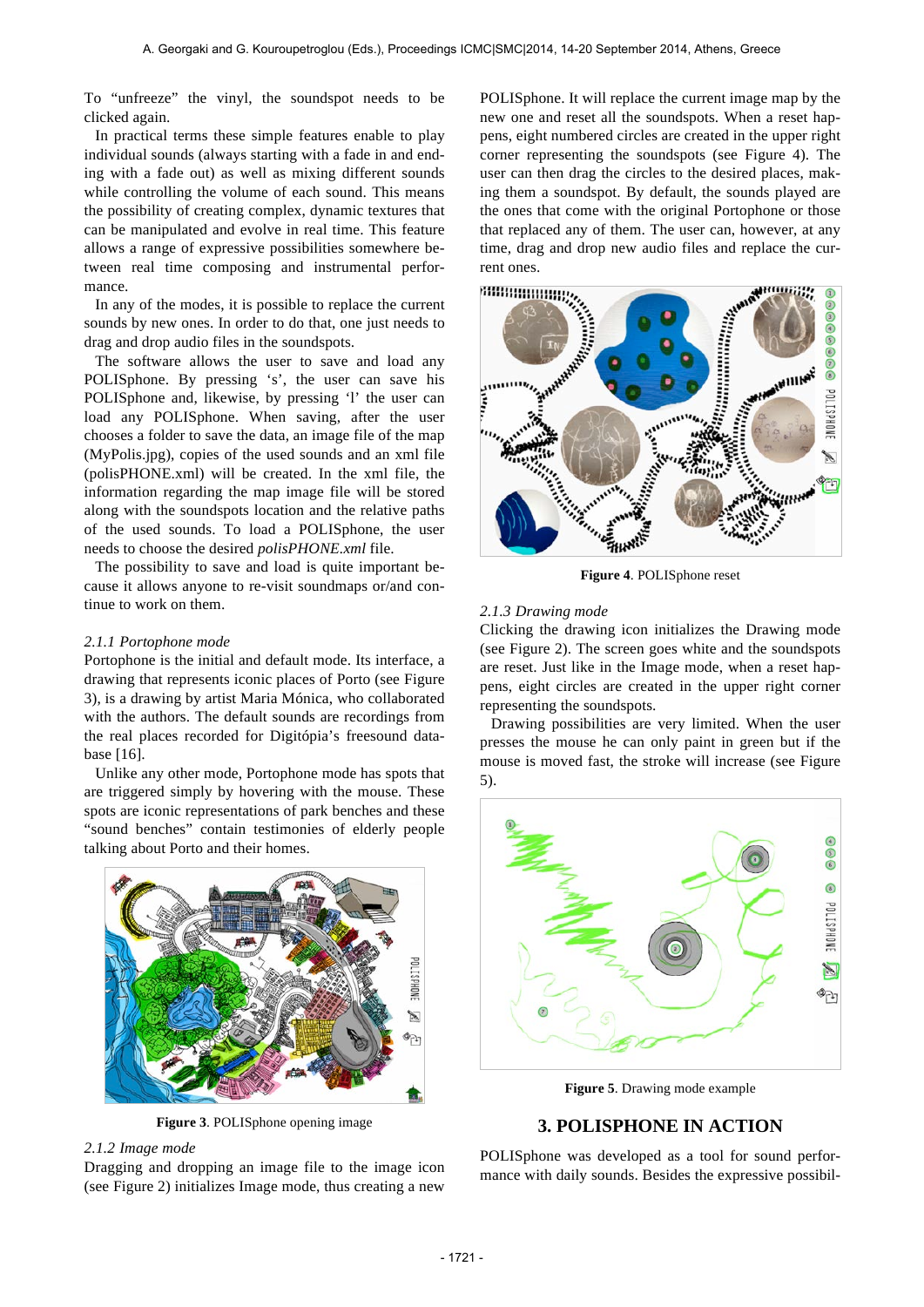ities referred in the overview, the save and load feature and the fact that is easy to reconfigure, even during a performance, were considerations that oriented its design. This section reports two practical experiences and proposes a model towards future projects.

#### **3.1 POLISphone in Sonópolis and Jardim Interior**

Two major performing projects were done with POR-TOPhone/POLISphone up to now: the Sonópolis performance in 2010 and more recently, in 2013, Jardim Interior.

Sonópolis has been, since 2007, an important landmark in the regular activity of Casa da Música´s Education Service. Sonópolis is simultaneously a community project that involves different groups that work with the Education Service for several months and the last of a series of real practical experiences that are part of a training course for musicians that want to learn how to work within the community. Every year a new Sonópolis is configured, giving the opportunity for different communities to make their "voices heard". Over the years some of these communities have included already existing musical projects that needed a boost or projects that the Education Service started. Choirs with unemployed people or imprisoned man have performed along with batucada groups, alternative percussions, beat-box ensembles, orchestras of electric guitars or tuba ensembles, to mention a few. The training course usually involves about 15 skilled musicians playing a variety of musical instruments, and this changes every year, too. Sonópolis emerges as the culmination of a year's work that starts with different separate ideas happening in different places over the city or adjacent villages, gradually merging into a big performance that is rehearsed and presented at Casa da Música under the artistic direction of well-known community musicians (people such as Tim Steiner, Paul Grifiths, Sam Mason, Pete Letanka have been involved in Sonópolis). The idea of Sonópolis as an imaginary City of Sounds was partially inspired by Italo Calvino´s Invisible Cities and by the idea of celebrating the diversity of music and its potential in bringing together people from different social and cultural backgrounds [17].

Crossing the soundscape with musical discourses emerging from different community projects was envisaged since the early days but it was only in 2010 that this became feasible with PORTOPhone. Sonópolis 2010 was directed by Carlos Malta and included a choir with homeless people, a children´s choir from a deprived council estate, a traditional Portuguese percussion ensemble and an instrumental ensemble with the musicians that where part of the training course as referred above. One child from the  $4<sup>th</sup>$  grade was given the task of playing the PORTOphone with the assistance of one of the authors. The concert was a memorable experience and the POR-TOphone proved to be a resource of immense potential, "painting" the musical discourses emerging from the different vocal and instrumental groups with sounds that added a very strong sense of the City of Sounds.

The experience with *Jardim Interior* was very different in many aspects. The context in which occurred is the Opus Tutti project [18], a research and intervention project aiming at the development of artistic tools that promote integral human development since early childhood. A strong emphasis is put in the work with babies and very young children, with many actions being developed in a pilot nursery school, but the intervention is regarded as systemic and therefore it involves also the families, educators and a group of artists (musicians, dancers and actors interested in the idea of art as a tool for human development).

Jardim Interior is the third piece of a series of participatory events that mingle music, theatre and movement. In the first, *Um Plácido Domingo*, the magnificent gardens of the Gulbenkian Foundation in Lisbon were approached as the sound and visual environment that hosted what was described as a "garden opera", a "happyning" or performative dialogue aiming at the tuning of people, birds and flowers. The piece involved about 70 participants, from 6 to 70 years old, and several sound, movement and visual elements structured as events in interaction with particular aspects of the ecology of the place. After the second piece, *Babelim*, the idea emerged of composing a more intimate piece that would be performed for an audience of babies and their parents sitting in a circle, surrounded by older children and adults that would combine vocal and instrumental resources, including conventional and unusual musical instruments, among which a piano that would also be used as the resonator for electronic sounds being produced by contact loudspeakers.

Jardim Interior can be translated as Inner Garden and it was inspired by *Sakuteiki* the oldest published Japanese text about the art of making gardens, probably written by Tachibana Toshitsuna around one thousand years ago. The book defines the art of gardening as an aesthetic endeavor based on poetic feeling of the designer and the site, and, being written in a time during which the placing of stones was the most important part of gardening, advises the reader not only how to place the stones but also how to follow the "desire" of the stones. Jardim Interior is a metaphor for the need to listen attentively to the "stones" that are within our reach (people, sounds, images or movements) and available to become part of the "garden", an attempt to organize the possibilities for poetic dialogues between what there is and one imagines, of modulating "multiscapes" (interior and exterior, sound and visual, emotional and physical). A strong sense of "taking care of" is also implicit in the idea of a garden and this is particularly important for the philosophy of the project, with many artistic activities being developed to nurture this aspect of human companionship. Jardim Interior emerged after a series of creative workshops with children, among which one entitled Composing With the Soundscape. Over four mornings a group of five children aged 11-15 became acquainted with the notion of soundscape, recorded and catalogued sounds in the Gulbenkian gardens, produced original soundmaps using the Image mode of POLISphone and participated in composing/improvising activities where these sounds would be integrated along with electronics and acoustic instruments.

The final performance of Jardim Interior involved about 50 people (children and adults) and the piece is a succes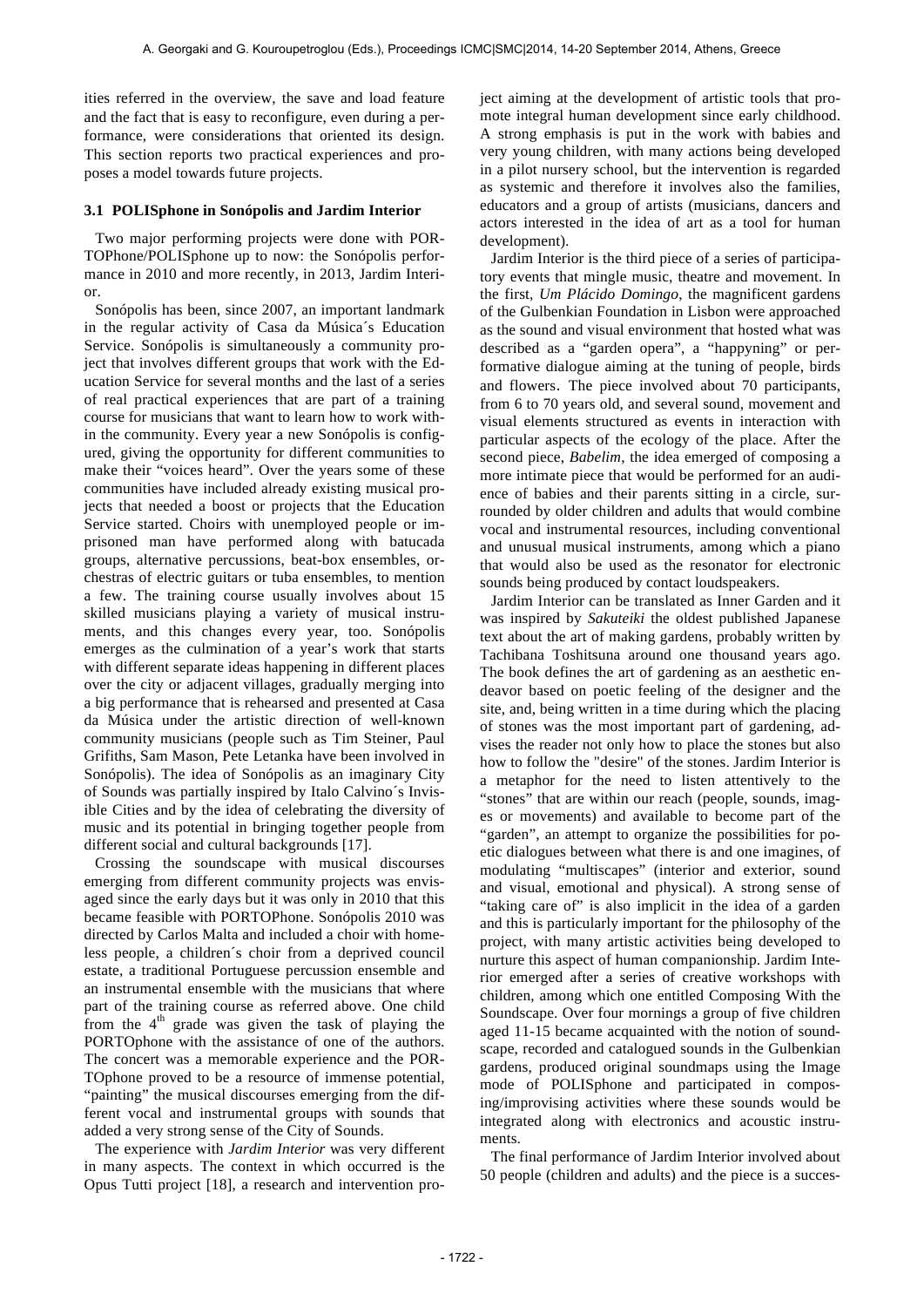sion of sound and movement tableaux frequently connected by the sounds produced in several POLISphones developed by the children. Here, too, the soundscape was a major element of the performances flavor, with the particularity of the sounds emerging from the piano, as the electronics and POLISphones were amplified by contact loudspeakers that would make the piano soundboard vibrate.

#### **3.2 Towards different models of action**

Based on these two experiences, the authors have imagined a "*POLISphonic intervention"* in which POLISphone is the musical performance element in a context where the soundscape is a crosscutting element. The imagined plan is mostly directed for children and music teachers. Any audience new to this subject will, nevertheless, benefit from it, becoming more aware of the importance of sound in our daily life. Above all, because POLISphone has an intuitive interface and because it deals with sounds that don't have the immediate connotation of a typical musical instrument, it easily engages people in the act of creating with sound and listening to music as the result of sound per se.

The proposed stages are described in the following text.

### *3.2.1 Soundscape? Say it again?*

A first stage of a POLISphonic intervention will include discussions about what is a soundscape, its effects upon us, whether it is musical, the sounds of my city, the sounds of my home, etc. Its focus is to spur an awareness of the ocean of sounds we live in while engaging people in thinking critically about the importance of sound.

#### *3.2.2 Fieldwork*

The fieldwork is inspired in the Ear Cleaning exercises of M. Schafer [4] and the methodologies used in workshops by artists such as Justin Bennet, Marc Behren and others [19]. The goal of this proposal is two fold. First, to perform silent soundwalks or actively finding sounds within the environment. Second, to record both the soundscape as "*one ensemble*" but also specific sounds, what Schafer defines as *soundmarks* [4]. Recordings can be made with common sound equipment such as digital sound recorders with standard microphones or even smartphones. Variations on this will depend on the availability of equipment.

The writing of a sound diary is encouraged, comprising factual information about the sounds as well as subjective impressions about it.

#### *3.2.3 Drawing maps*

Complementing the sonic fieldwork described previously, we propose that the design of maps would be inspired by visual information collected during the process. The range of possibilities is immense and includes the use of photographs, drawings and/or combinations of both. The goals can be to produce an image that resembles the spaces that were analyzed or the construction of imaginary, ideal, abstract spaces.

During the work in Jardim Interior, the group designed a single map comprised of drawings made by everybody (see Figure 4).

#### *3.2.4 Composing and performing*

The process of composing and performing is not linear, since it is dependent on the context and the people involved.

In both examples described earlier, POLISphone was part of a larger ensemble that included voices, conventional and unconventional musical instruments. In Jardim Interior, although the children using POLISphone went through the creative process stages described earlier, the composition and performance was not meant to be soloist but instead integrated in a wider ensemble. It can be the case that future POLISphonic interventions might be more concentrated, culminating in something akin to a laptop orchestra.

In any case, POLISphone wants to advocate an awareness of the soundscape and be a source of motivation for such work. Thus, composing and performing using POLISphone is, essentially, a process achieved in site according to each person input, typically mediated by a musician or composer.

## **4. CONCLUSIONS AND FUTURE WORK**

We believe that POLISphone is an interesting educational and performance resource. In its essence it is just a very simple sampler and a mixing console but because it was conceived specifically for music performance with soundscape sounds, the entire experience can really be focused on this subject. It can, off course, be used with any kind of sounds or images, but we believe that composing and performing with the soundscape, particularly with children, needed a software and a pedagogical approach that can help the concept to become tangible and the options were made to emphasize the concept of working with sounds that are clearly identified as belonging to the environment.

A few technical improvements are being made to make the program more robust, especially the saving function. The drawing mode could also allow further possibilities. Other improvements can certainly be envisaged as the project is still in its infancy.

In the future, the authors want to create a simple online platform where users can upload and share their POLISphone's. Not only would it provide a database of existing soundmaps but as well a personalized and poetic impression of a given place.

At the moment there are several projects in which POLISphone is being used by others, namely in the Multimedia Master Course at the Faculty of Engineering of Porto [20], envisaging novel approaches to it in multimedia contexts. Since it is open source, and since the theme of soundscape is of actual relevance, the authors believe that an interest in these ideas will promote more discussion and further improvements, both at the conceptual and technical level.